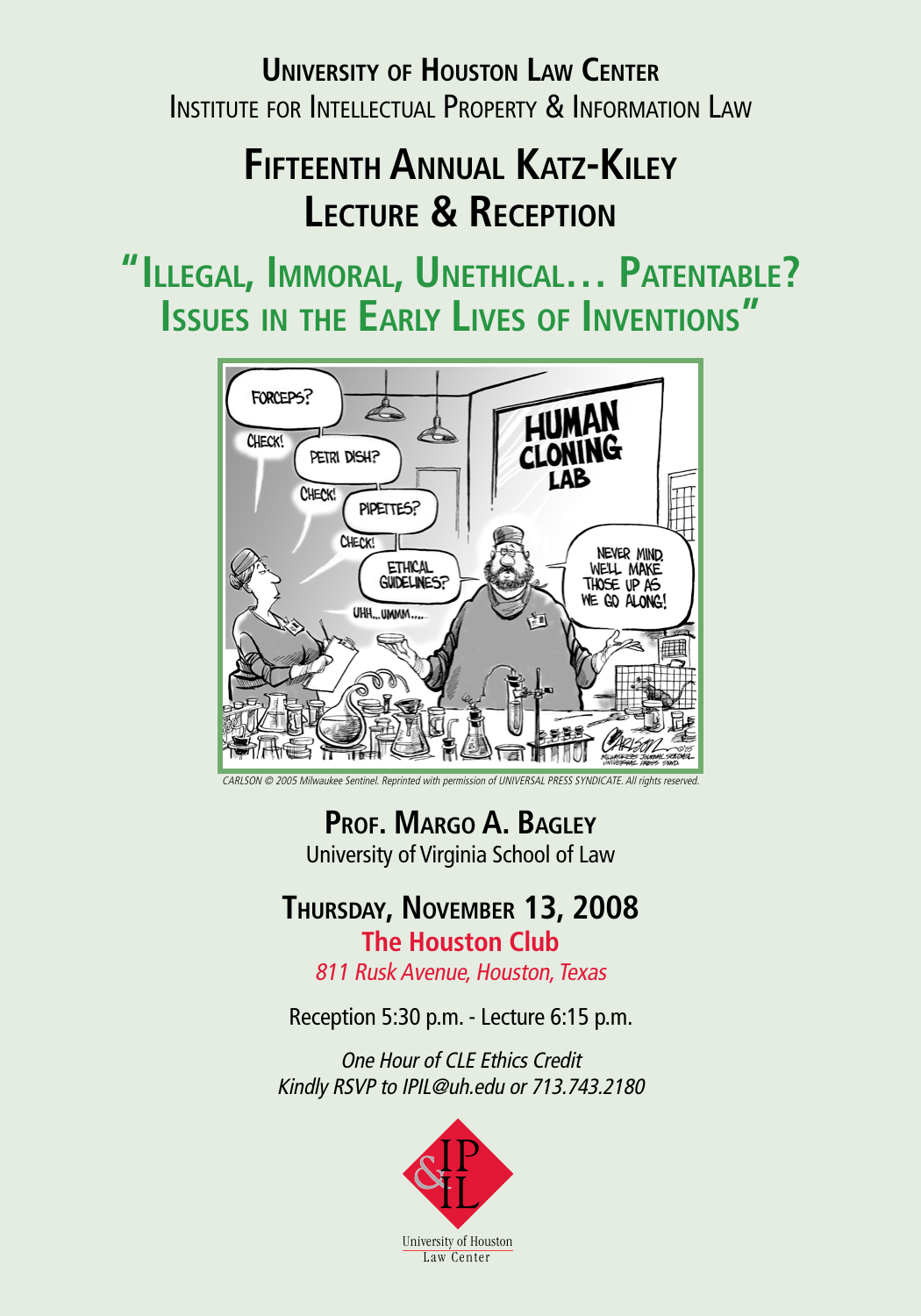## **The Katz-Kiley Lecture**

Celebrating 15 Years of Serving Houston's Intellectual Property & Information Law Bar

### **Past Presenters**

| 2007 | CLARISA LONG, Max Mendel Shaye Professor of Intellectual Property Law,<br>Columbia University School of Law, New York             |
|------|-----------------------------------------------------------------------------------------------------------------------------------|
| 2006 | JOHN F. DUFFY, Oswald Symister Colclough Research Professor of Law,<br>George Washington University Law School, Washington, D.C.  |
| 2005 | DAN L. BURK, University of Minnesota Law School, Minneapolis                                                                      |
| 2004 | DAVID J. FRANKLYN, University of San Francisco School of Law                                                                      |
| 2003 | WILLIAM F. LEE, Wilmer Cutler Pickering Hale & Dorr LLP, Boston                                                                   |
| 2002 | HON. PAUL MICHEL, U.S. Court of Appeals for the Federal Circuit, Washington, D.C.                                                 |
| 2001 | YSOLDE GENDREAU, Université de Montréal, Québec                                                                                   |
| 2000 | JERRE B. SWANN, Partner, Kilpatrick Stockton LLP, Atlanta                                                                         |
| 1999 | JOSEPH STRAUS, Max Planck Institute for Foreign and International Patent,<br>Copyright and Competition Law, Munich                |
| 1998 | JOHN R. THOMAS, Georgetown University Law Center, Washington, D.C.                                                                |
| 1997 | HON. NANCY LINCK, Solicitor, U.S. Patent and Trademark Office, Washington, D.C.                                                   |
| 1996 | HON. GLENN ARCHER, HON. PAULINE NEWMAN, AND HON. EDWARD SMITH,<br>U.S. Court of Appeals for the Federal Circuit, Washington, D.C. |
| 1995 | DONALD S. CHISUM, Author, CHISUM ON PATENTS                                                                                       |
| 1994 | JOHN PEGRAM, Fish & Richardson, P.C., New York                                                                                    |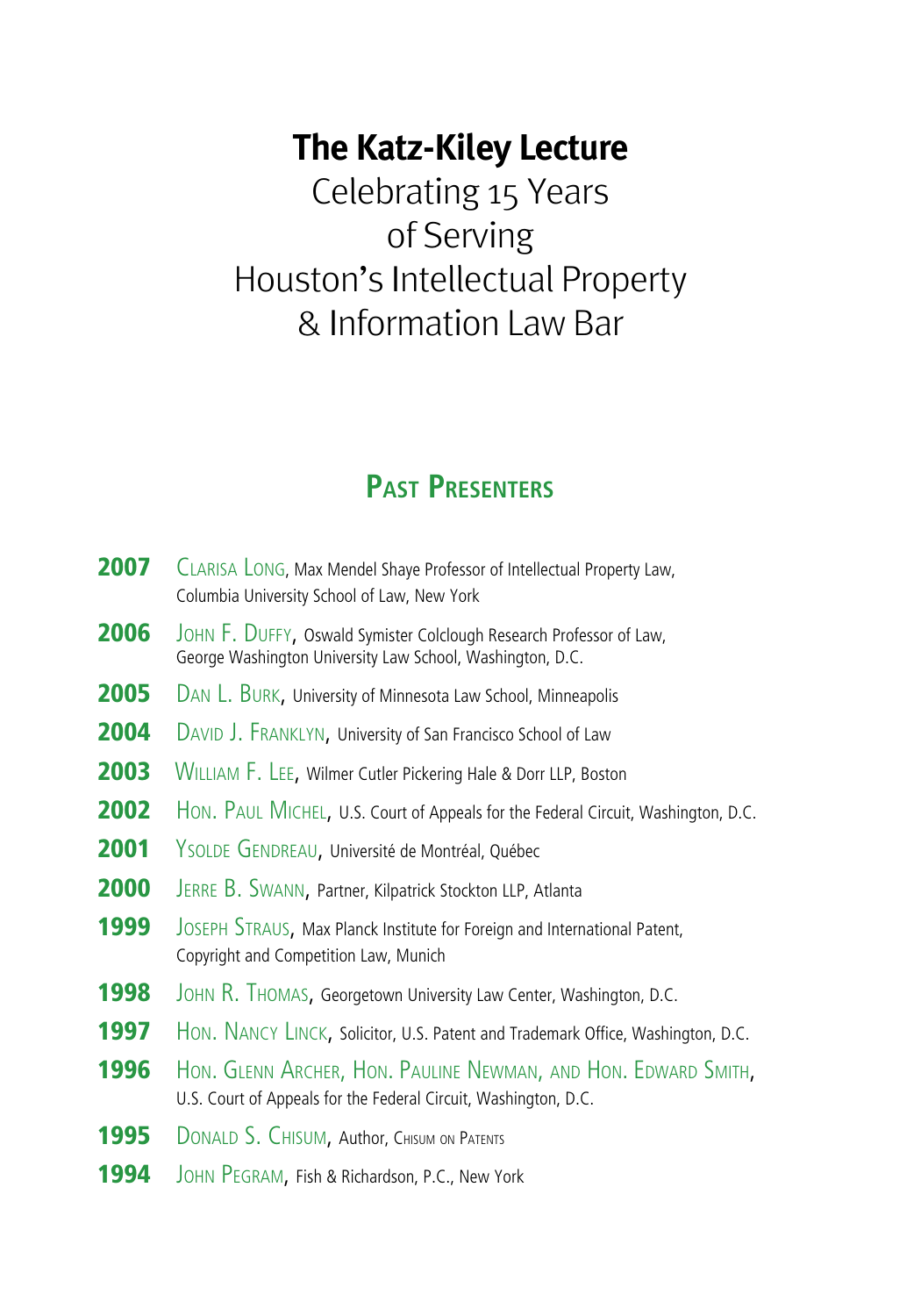# **"Illegal, Immoral, Unethical… Patentable? Issues in the Early Lives of Inventions "**

What role, if any, should the fact that an inventor has engaged in illegal, immoral, or unethical activities in creating an invention play in its patentability, or in the enforceability of any resulting patent covering the invention? The rightness or wrongness of invention creation activities traditionally has been irrelevant, in the United States and abroad, owing to patent law's utilitarian focus. But should it be? And will it be, in the future?



**Margo A. Bagley**, Professor of Law at the University of Virginia School of Law. After receiving a Bachelor of Science degree in chemical engineering in 1986 from the University of Wisconsin-Madison, Professor Bagley worked in products research and development with the Procter & Gamble Company, where she was named Product Development Excellence "Rookie of the Year" and was co-inventor on a U.S. patent for improved peanut butter. Later, she became a senior research analyst for the Coco-Cola Company. Through her corporate experience, she developed an interest in the law of intellectual property.

Professor Bagley received her J.D. in 1996 from Emory, where she was a Robert W. Woodruff Fellow, served as an editor of the Emory Law Journal, and was elected to Order of the Coif. She teaches Patent Law, International and Comparative Patent Law, Intellectual Property, Fundamentals of Innovation, and Contracts at the University of Virginia School of Law. She has also taught international patent law and policy courses in Germany, China, and Singapore.